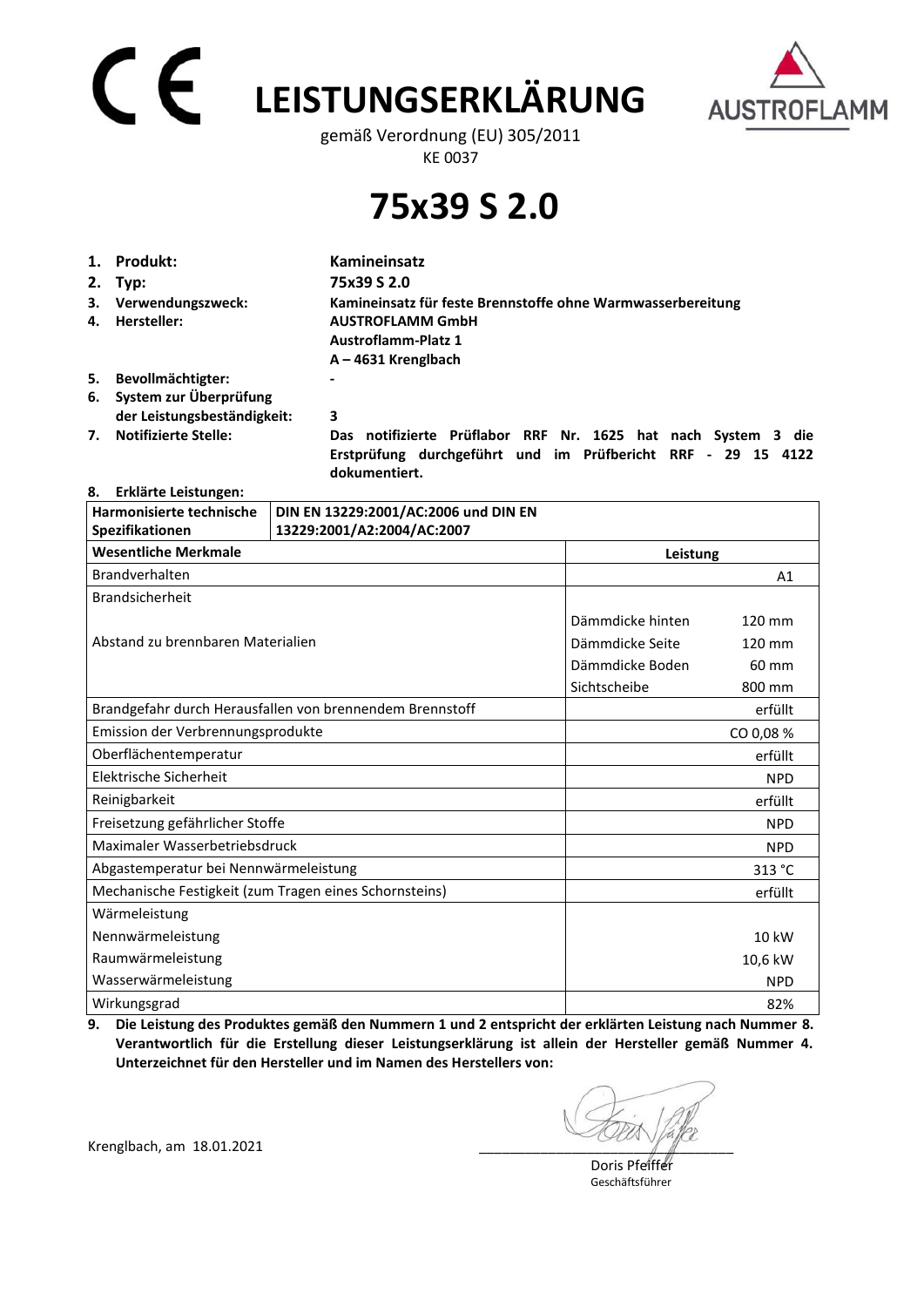## **Declaration of performance**



Council Regulation (EU) 305/2011 KE 0037

**75x39 S 2.0**

| 1. | Product:                       | Insert appliances                                                                                                                                         |
|----|--------------------------------|-----------------------------------------------------------------------------------------------------------------------------------------------------------|
| 2. | Type:                          | 75x39 S 2.0                                                                                                                                               |
| 3. | Intended use:                  | Insert appliance for solid fuel without hot water supply                                                                                                  |
| 4. | Trade mark/manufacturer:       | <b>AUSTROFLAMM GmbH</b>                                                                                                                                   |
|    |                                | <b>Austroflamm-Platz 1</b>                                                                                                                                |
|    |                                | $A - 4631$ Krenglbach                                                                                                                                     |
| 5. | Representative:                |                                                                                                                                                           |
| 6. | <b>System of verification</b>  |                                                                                                                                                           |
|    | of constancy of performance: 3 |                                                                                                                                                           |
| 7. | <b>Notified body:</b>          | The notified test laboratory RRF Nr. 1625 performed the initial assessment<br>under system 3 and issued the results in test certifiacte RRF - 29 15 4122. |

**8. Declared performance:** 

| <b>Harmonised technical</b><br>specifications   | DIN EN 13229:2001/AC:2006 und<br><b>DIN EN</b><br>13229:2001/A2:2004/AC:2007 |                              |            |
|-------------------------------------------------|------------------------------------------------------------------------------|------------------------------|------------|
| <b>Essential characteristics</b>                |                                                                              | Performance                  |            |
| Fire performance                                |                                                                              |                              | A1         |
| Fire safety                                     |                                                                              |                              |            |
|                                                 |                                                                              | insulation thickness rear    | 120 mm     |
| Distance to flammable materials                 |                                                                              | insulation thickness lateral | 120 mm     |
|                                                 |                                                                              | insulation thickness floor   | 60 mm      |
|                                                 |                                                                              | glass pane                   | 800 mm     |
| Fire hazard through burning fuel falling out    |                                                                              |                              | complied   |
| <b>Emission combustion products</b>             |                                                                              |                              | CO 0,08 %  |
| Surface temperature                             |                                                                              |                              | complied   |
| <b>Electrical safety</b>                        |                                                                              |                              | <b>NPD</b> |
| Cleanability                                    |                                                                              |                              | complied   |
| Discharge of toxic material                     |                                                                              |                              | <b>NPD</b> |
| Maximum water operating pressure                |                                                                              |                              | <b>NPD</b> |
| Exhaust gas temperature at nominal heat output  |                                                                              |                              | 313 °C     |
| Mechanical stability (for carrying the chinmey) |                                                                              |                              | complied   |
| Heat output                                     |                                                                              |                              |            |
| Nominal heat output                             |                                                                              |                              | 10 kW      |
| Room heating capacity                           |                                                                              |                              | 10,6 kW    |
| Water heating capacity                          |                                                                              |                              | <b>NPD</b> |
| Efficiency                                      |                                                                              |                              | 82%        |

**9. The performance of the product identified above is in conformity with the set of declared performance/s. This declaration of performance is issued, in accordance with Regulation (EU) No 305/2011, under the sole responsibility of the manufacturer identified above. Signed for and on behalf of the manufacturer by:**

Krenglbach, 18.01.2021

 Doris Pfeiffer Managing director